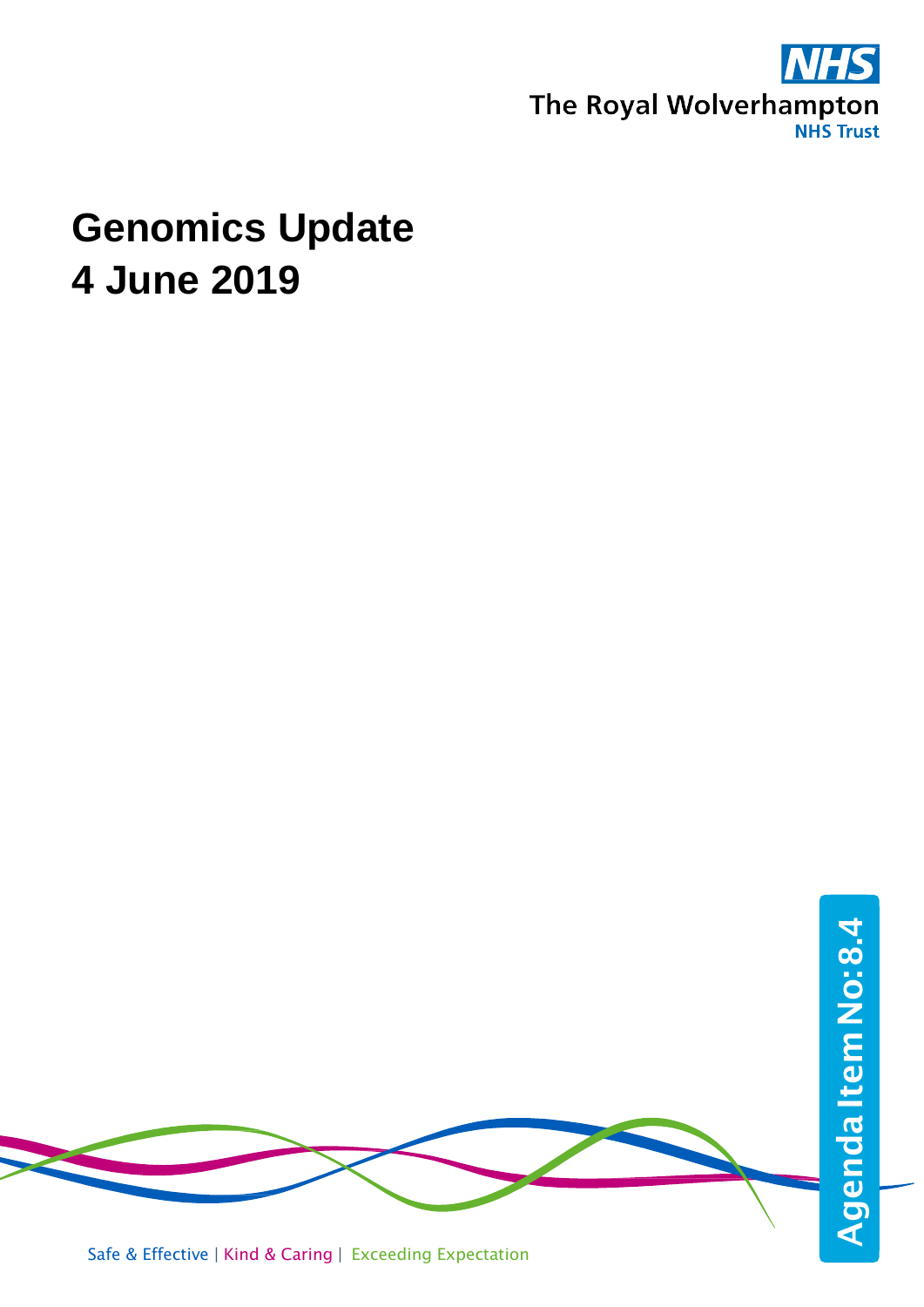**NHS** The Royal Wolverhampton

|                                                                | <b>Trust Board Report</b>                                                                                                                                                                                                                                                                                                                                                                                                                                                                                                                                                                                                                                                   |
|----------------------------------------------------------------|-----------------------------------------------------------------------------------------------------------------------------------------------------------------------------------------------------------------------------------------------------------------------------------------------------------------------------------------------------------------------------------------------------------------------------------------------------------------------------------------------------------------------------------------------------------------------------------------------------------------------------------------------------------------------------|
| <b>Meeting Date:</b>                                           | 4 <sup>th</sup> June 2019                                                                                                                                                                                                                                                                                                                                                                                                                                                                                                                                                                                                                                                   |
| Title:                                                         | <b>Genomics Update</b>                                                                                                                                                                                                                                                                                                                                                                                                                                                                                                                                                                                                                                                      |
| <b>Executive</b><br><b>Summary:</b>                            | Update regarding feedback of results and reports from the 100K<br>1)<br>Genomes Project.<br>Details about the existing Genomic Tumour Advisory Boards and the<br>2)<br>planned Genomic Rare Disease Advisory Boards<br>Information regarding proposals to embed genomics into clinical<br>3)<br>practice                                                                                                                                                                                                                                                                                                                                                                    |
| <b>Action</b><br><b>Requested:</b>                             | Received and noted                                                                                                                                                                                                                                                                                                                                                                                                                                                                                                                                                                                                                                                          |
| For the attention<br>of the Board                              |                                                                                                                                                                                                                                                                                                                                                                                                                                                                                                                                                                                                                                                                             |
| <b>Assure</b>                                                  |                                                                                                                                                                                                                                                                                                                                                                                                                                                                                                                                                                                                                                                                             |
| <b>Advise</b>                                                  | To note the national and regional Genomics progress.                                                                                                                                                                                                                                                                                                                                                                                                                                                                                                                                                                                                                        |
| <b>Alert</b>                                                   |                                                                                                                                                                                                                                                                                                                                                                                                                                                                                                                                                                                                                                                                             |
| <b>Author + Contact</b><br><b>Details:</b>                     | Email c.hitchcock@nhs.net<br>Tel 01902 447146                                                                                                                                                                                                                                                                                                                                                                                                                                                                                                                                                                                                                               |
| <b>Links to Trust</b><br><b>Strategic</b><br><b>Objectives</b> | 1. Create a culture of compassion, safety and quality<br>2. Proactively seek opportunities to develop our services<br>3. To have an effective and well integrated local health and care system that<br>operates efficiently<br>4. Attract, retain and develop our staff, and improve employee engagement<br>5. Maintain financial health – Appropriate investment to patient services<br>6. Be in the top 25% of all key performance indicators                                                                                                                                                                                                                             |
| <b>Resource</b><br>Implications:<br><b>Report Data</b>         | <b>Revenue:</b><br><b>Capital:</b> There may be implications for funding of staff to fulfil training needs<br>and implementation of future genetic and genomic referrals and consenting.<br>Workforce: The genomic team has been disbanded as the 100,000<br>genomes project has come to an end and there is currently not enough work<br>to require a band 7 administration post. However, there will be a need for<br>future staff (potentially an admin post and a clinical post band 7) Genomic<br>Ambassador continues to be funded through the WMAHSN<br>Funding Source: There may be some funding coming through NHS<br>England but this is not definite at present. |
| <b>Caveats</b>                                                 |                                                                                                                                                                                                                                                                                                                                                                                                                                                                                                                                                                                                                                                                             |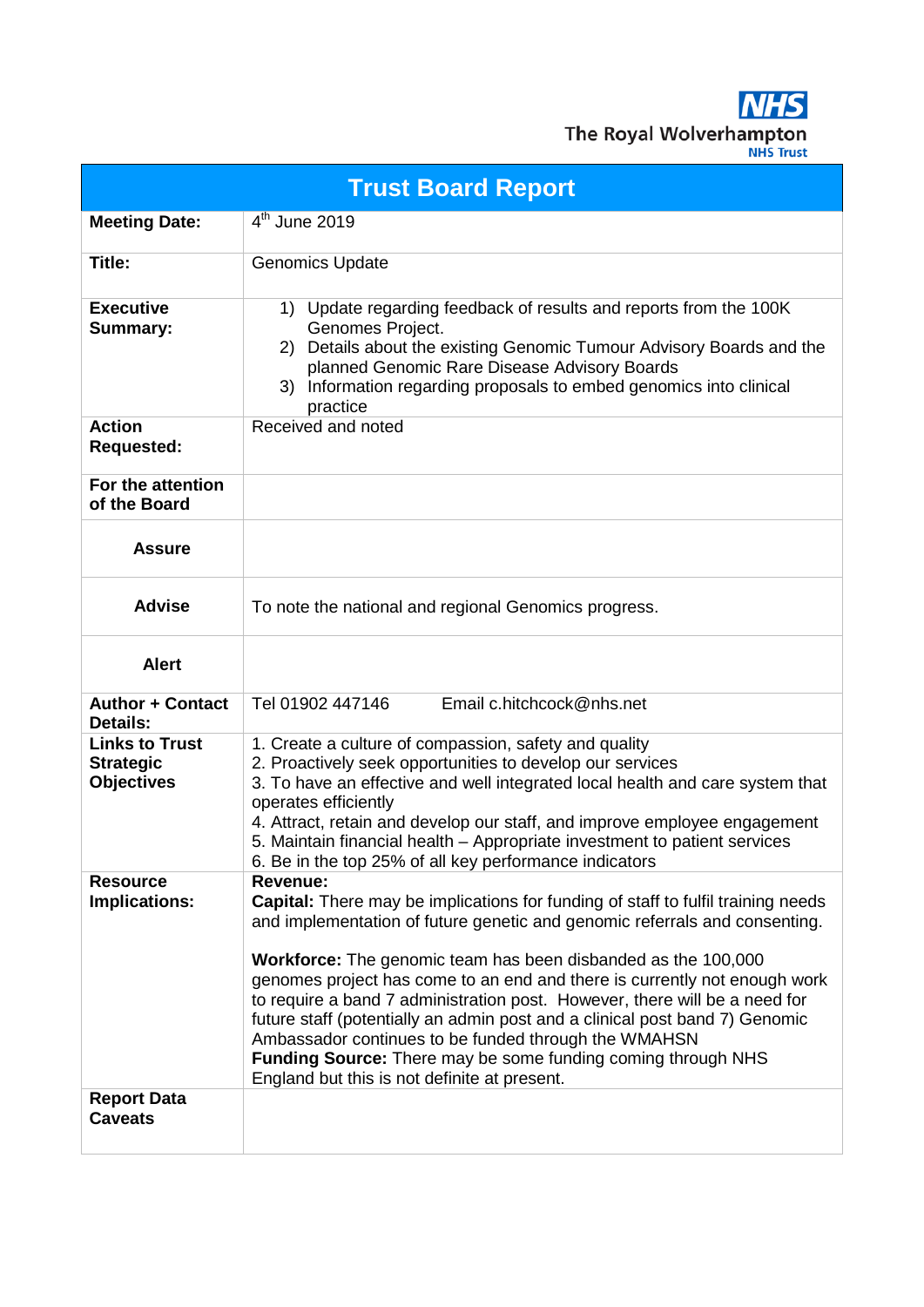| <b>CQC Domains</b>                             | Safe: patients, staff and the public are protected from abuse and avoidable<br>harm.                                                                                                                                                                                                                                                       |
|------------------------------------------------|--------------------------------------------------------------------------------------------------------------------------------------------------------------------------------------------------------------------------------------------------------------------------------------------------------------------------------------------|
|                                                | <b>Effective:</b> care, treatment and support achieves good outcomes, helping<br>people maintain quality of life and is based on the best available evidence.<br>Caring: staff involve and treat everyone with compassion, kindness, dignity<br>and respect.                                                                               |
|                                                | <b>Responsive:</b> services are organised so that they meet people's needs.<br>Well-led: the leadership, management and governance of the organisation<br>make sure it's providing high-quality care that's based around individual<br>needs, that it encourages learning and innovation, and that it promotes an<br>open and fair culture |
|                                                | Carried out at national level                                                                                                                                                                                                                                                                                                              |
| <b>Equality and</b><br><b>Diversity Impact</b> |                                                                                                                                                                                                                                                                                                                                            |
| <b>Risks: BAF/TRR</b>                          |                                                                                                                                                                                                                                                                                                                                            |
| <b>Risk: Appetite</b>                          |                                                                                                                                                                                                                                                                                                                                            |
| <b>Public or Private:</b>                      | Public                                                                                                                                                                                                                                                                                                                                     |
| <b>Other formal</b>                            | <b>NHS England</b>                                                                                                                                                                                                                                                                                                                         |
| bodies involved:                               |                                                                                                                                                                                                                                                                                                                                            |
| <b>References</b>                              | <b>LTP</b>                                                                                                                                                                                                                                                                                                                                 |
| <b>NHS</b><br><b>Constitution:</b>             | In determining this matter, the Board should have regard to the Core<br>principles contained in the Constitution of:                                                                                                                                                                                                                       |
|                                                | Equality of treatment and access to services                                                                                                                                                                                                                                                                                               |
|                                                | High standards of excellence and professionalism                                                                                                                                                                                                                                                                                           |
|                                                | Service user preferences<br>$\bullet$                                                                                                                                                                                                                                                                                                      |
|                                                |                                                                                                                                                                                                                                                                                                                                            |
|                                                | Cross community working<br><b>Best Value</b>                                                                                                                                                                                                                                                                                               |
|                                                |                                                                                                                                                                                                                                                                                                                                            |
|                                                | Accountability through local influence and scrutiny                                                                                                                                                                                                                                                                                        |

| <b>Report Details</b>                                                                                                                                                                                                                                                                                                                                                                                                                                                                                                                                                                                                                                                                                                                                                                                                         |
|-------------------------------------------------------------------------------------------------------------------------------------------------------------------------------------------------------------------------------------------------------------------------------------------------------------------------------------------------------------------------------------------------------------------------------------------------------------------------------------------------------------------------------------------------------------------------------------------------------------------------------------------------------------------------------------------------------------------------------------------------------------------------------------------------------------------------------|
| Feedback of Results and reports from the 100,000 Genomes Project<br>Reports are beginning to come through from the West Midlands, Oxfordshire and Wessex<br>Genomic Laboratory Hub (Women's Regional Genetics Laboratory).<br>Clinicians are beginning to receive reports for 100K genomes cancer patients. Actionable<br>reports may contain a link to a relevant clinical trial.<br>90 Reports have been sent to clinicians since the implementation of the Genomic Tumour<br>Advisory Boards. Of these 90, 6 have had actions recommended. These have been linked<br>to clinical trials but of these clinical trials, only 1 is currently open and recruiting.                                                                                                                                                             |
| The process for saving these reports to portal needs to be agreed upon and needs to be in<br>such a way that they are easily recognised as being a Genomic Report. For the cancer<br>Genomic Reports it would be of significant benefit if an alert can be put on to Portal to<br>advise the patient has a Genomic Report should the patient have a recurrence or present<br>with a different cancer diagnosis. At this point, the Genomic Laboratory Hub could be<br>contacted to request further investigation of the genomic data. A suggestion has been<br>made that the cancer reports should be sent to the pathologists and saved to the pathology<br>section of portal. However, further discussion must be held as this will not be appropriate<br>for the reports which will be received for Rare Disease patients. |
| Rare Disease reports are taking a longer time to be returned and many of these have gone<br>straight back to the clinical geneticists in the first instance. The genomic ambassador has<br>requested that these reports be copied and forwarded to the Trust to be uploaded onto the<br>portal record.                                                                                                                                                                                                                                                                                                                                                                                                                                                                                                                        |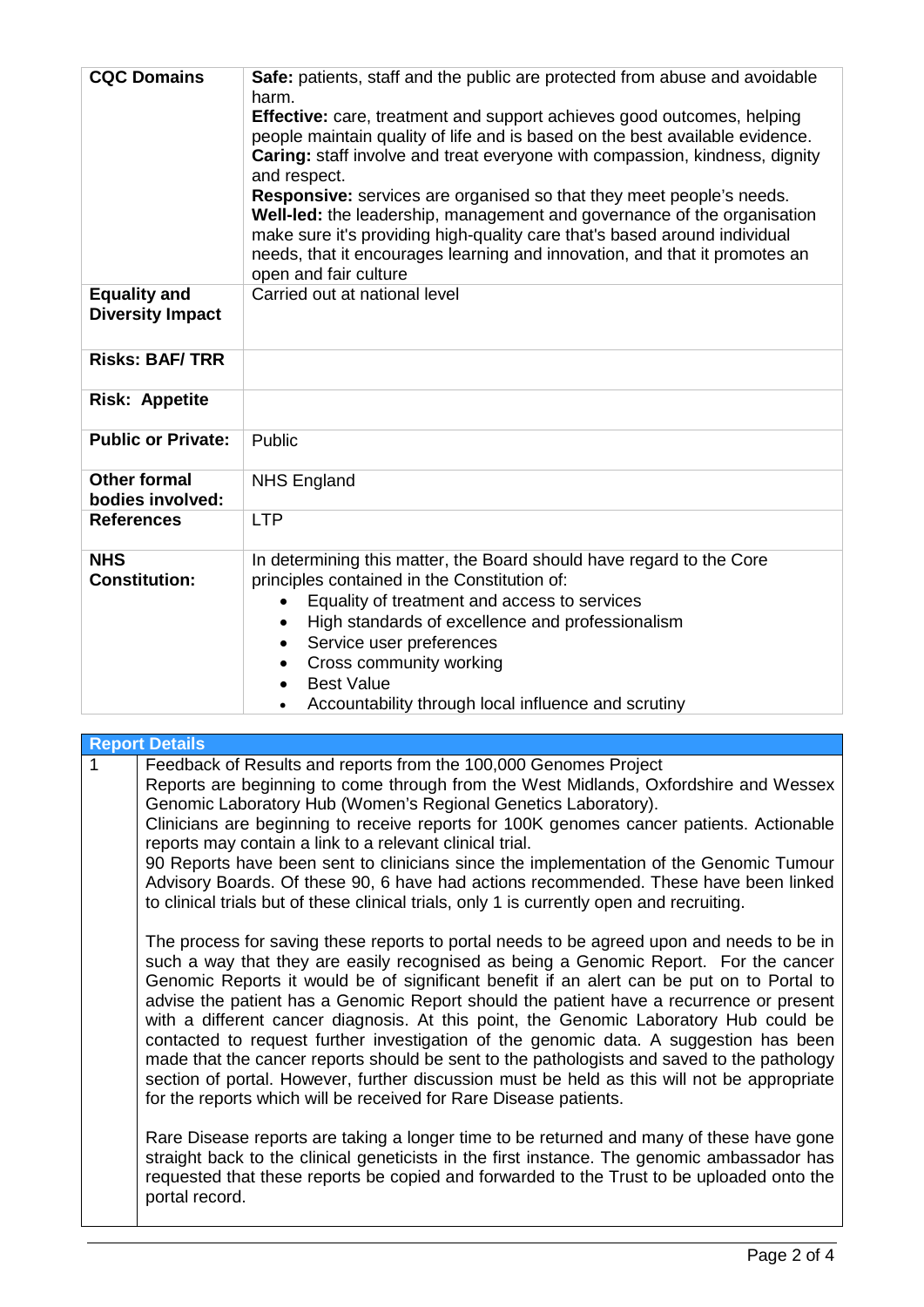| $\overline{2}$ | Genomic Tumour Advisory Boards have been set up by the West Midlands Genomic<br>Centre. There are currently 3 Advisory Boards to incorporate specific specialties. GTAB 1:<br>Bladder, Renal, Breast and Lung, GTAB 2: Sarcoma, Neurological, haematological GTAB<br>3: Endometrial, Ovarian and Colorectal. These act as Genomic Regional MDTs. Based on<br>the validated results which come back from sequencing, the decision is made prior to the<br>GTAB being held, whether a patient should be discussed. This is determined by whether<br>there have been any findings which are deemed pertinent for discussion beyond a local<br>MDT. The GTAB has the patient's latest clinic letters, MDT reports, scans and pathology<br>reports to look at alongside the sequenced data. Discussion is held with members of the<br>GTAB which is made up of specialists from the surgical specialties, oncologists,<br>pathologists & genetic scientists. The report is then written and sent to the referring<br>clinician with the intention that these can be discussed at the local MDTs. We have two<br>surgeons who attend one tumour advisory board and it is to be hoped that there will be<br>other surgeons who will take part in the future to represent the other specialties. Consultant<br>pathologists from RWT also sit on a couple of the GTABs. The GTABs are held in<br>Birmingham and consultants are able to phone in. A proposal has been made that a couple<br>of GTABs be held at the 3 hub sites (Wolverhampton, Stoke and Coventry) to allow local<br>consultants to attend and get a clearer understanding of what is happening at these<br>events. |
|----------------|------------------------------------------------------------------------------------------------------------------------------------------------------------------------------------------------------------------------------------------------------------------------------------------------------------------------------------------------------------------------------------------------------------------------------------------------------------------------------------------------------------------------------------------------------------------------------------------------------------------------------------------------------------------------------------------------------------------------------------------------------------------------------------------------------------------------------------------------------------------------------------------------------------------------------------------------------------------------------------------------------------------------------------------------------------------------------------------------------------------------------------------------------------------------------------------------------------------------------------------------------------------------------------------------------------------------------------------------------------------------------------------------------------------------------------------------------------------------------------------------------------------------------------------------------------------------------------------------------------------------------------------------------------------------------|
|                | The intention of the Genomic Medicine Centre is to create a Genomic Rare Disease<br>Advisory Board along the same lines as the GTABs. To this end, interviews for<br>representatives to be on the Rare Disease Advisory Groups took place last week and<br>these proved very successful. Of note, there was one applicant from RWT. Further<br>interviews will take place in a couple of months. Because the feedback of rare disease<br>results will be logistically different as local MDTs are not normally held, the initial remit of<br>the members of the GRABs will be to discuss the best means of efficiently and effectively<br>feeding back results.                                                                                                                                                                                                                                                                                                                                                                                                                                                                                                                                                                                                                                                                                                                                                                                                                                                                                                                                                                                                              |
|                | As emphasis is put upon the return of results, the roles of the Genomic Ambassadors will<br>be amended for the next six months to facilitate this. The Genomic Ambassador based at<br>RWT will be working with the newly formed GRABs to build upon this pathway and to work<br>with clinicians to maintain a pathway for future genomic and genetic testing on a regional<br>basis.<br>The Genomic Ambassador who is currently based at Coventry will be taking the same role<br>with the GTABs.                                                                                                                                                                                                                                                                                                                                                                                                                                                                                                                                                                                                                                                                                                                                                                                                                                                                                                                                                                                                                                                                                                                                                                            |
| 3              | <b>Embedding Genomics in Clinical Practice</b><br>The Long Term Plan has included the importance of genomics. In October 2018 Matt<br>Hancock, the Health and Social Care Secretary announced the intention to sequence 5<br>million genomes. The Topol Report also stressed the place of genomics in the future of<br>healthcare.                                                                                                                                                                                                                                                                                                                                                                                                                                                                                                                                                                                                                                                                                                                                                                                                                                                                                                                                                                                                                                                                                                                                                                                                                                                                                                                                           |
|                | The Genomic Laboratory Hub in Birmingham will be arranging a meeting to discuss their<br>plans for standardisation of genetic testing with the Head of the Pathology department to<br>ensure a clear communication of intention and to provide logistical information.<br>The Genomic Laboratory Hubs have been set up to facilitate the processing of samples<br>and Genomic Medicine Services will be established to implement the focus of service<br>improvement and embedding of genomics. The GMS and the GLH will be working together<br>to move this forward and ensure that there is equity nationally.<br>As the tenders for the Genomic Medicine Services have not been put out as yet, the<br>existing 13 GMCs have had their contracts extended until April 2020 to ensure the return of<br>results and the continuity of service.<br>The national plan is for 7 Genomic Medicine Services to be established alongside the 7<br>GLHs to provide the operational and strategic support for the transition from project to a<br>functioning genomic service within the NHS. Funding will be provided for all Whole<br>Genome Sequencing and, from April 2020 for genetic tests which are on the NHS Test<br>Directory (This is available on line at https://www.england.nhs.uk/publication/national-<br>genomic-test-directories/)                                                                                                                                                                                                                                                                                                                                |